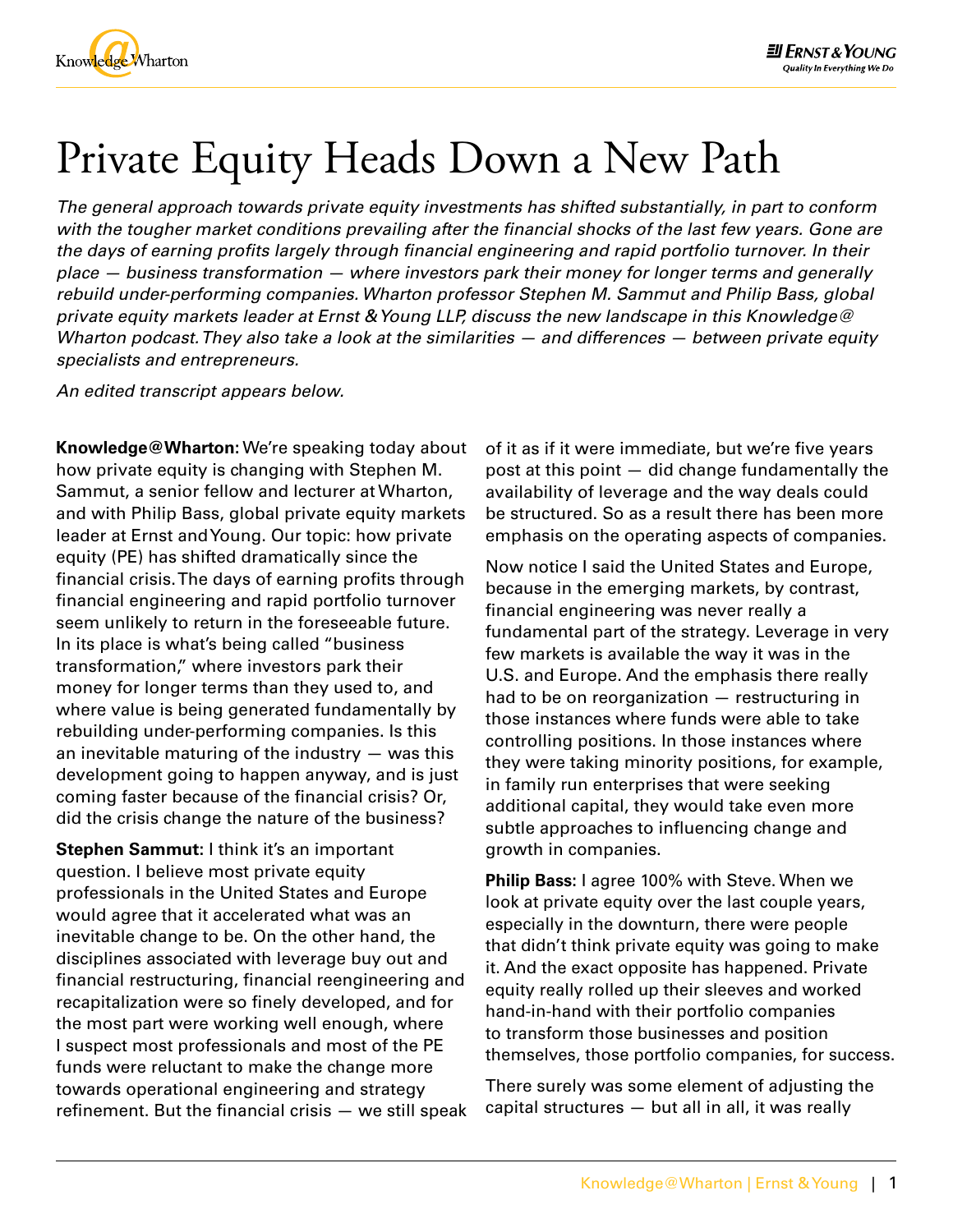

around business transformation, and the focus on organic growth and value creation, which is what got a lot of the portfolio companies to where they are today.

As Steve said, private equity makes money off of three things: the use of leverage, rising multiples and business transformation. We've done an exit study in the last five to six years, both in the U.S. and in Europe, and what rises up out of that, especially when you take a look over the five and six year period, is that it's really business transformation which is the largest driver of growth. With leverage down now and not getting the lift from the overall market, we don't think that's going to change going forward. So when we look at the future, we believe that it's going to be this ability to transform businesses that is going to make or break private equity. And we think that private equity has done quite well in adapting to the environment over the last couple years — in positioning themselves to be successful going forward.

**Knowledge@Wharton:** Private equity specialists and entrepreneurs are said to have much in common. Both thrive by being creative and resourceful, and able to spot opportunities earlier than the pack. Entrepreneurs start companies from scratch, however, and private equity specialists take existing companies to the next level. How are these mindsets similar and how do they differ?

**Bass:** We put out an annual industry piece called our *Global Private Equity Watch*, which takes a look at the last 12 months, but also takes a look out in the future. And in preparing that this year, we did some research around this exact question and ultimately concluded that the traits of an entrepreneur are very much like [those in] private equity — for example, having drive, tenacity and persistence. You're really talking about the persistence [when you talk about] private equity's ability to work through the downturn. Another [example]: Seek out niches in market gaps. Again, private equity is continuing to both look at market opportunities, geographically as well as business

opportunities, in different sectors and industries. [Another similarity] is the diversification of their model, from a sector as well as a geography standpoint. And again, as Steve said, the emerging markets are becoming a bigger piece.

Another trait [both have in common] is building an ecosystem of finance, people and knowhow. We've seen the private equity funds invest quite a bit in the back office to really support the increase in interactions with the regulators and LPs (limited partners). So, it is this concept of continuing to build their ecosystem of people, process and know-how. Part of that also is the building up of the operating partners and portfolio support teams — building out their support model for private equity.

**Knowledge@Wharton:** Some of those things sound like a menu for good business practices in general. Steve, I'm wondering what your view is on this and how they're similar or different?

**Sammut:** One thing that is certain is that the financial disruption did force private equity shops, and the same holds true for venture capital, to become much more institutionalized and organized than they had been. In many instances, and this is an exaggeration, this resembled more cottage industries than organizations that were managing hundreds of millions, if not billions, of dollars.

It is absolutely true that they have become far more organized, sophisticated, and have invested more of their management fees in building out the internal infrastructure needed to be truly viable businesses. And I would agree that many, if not most, private equity professionals do share a lot of traits with entrepreneurs.

What I suspect, though, is that entrepreneurs don't perceive private equity professionals as being kindred spirits. In fact, although the relationship may be unfair to characterize it as adversarial, I think if you were to poll entrepreneurs, they would not see much of themselves in the way private equity professionals do business. And I think the differences have to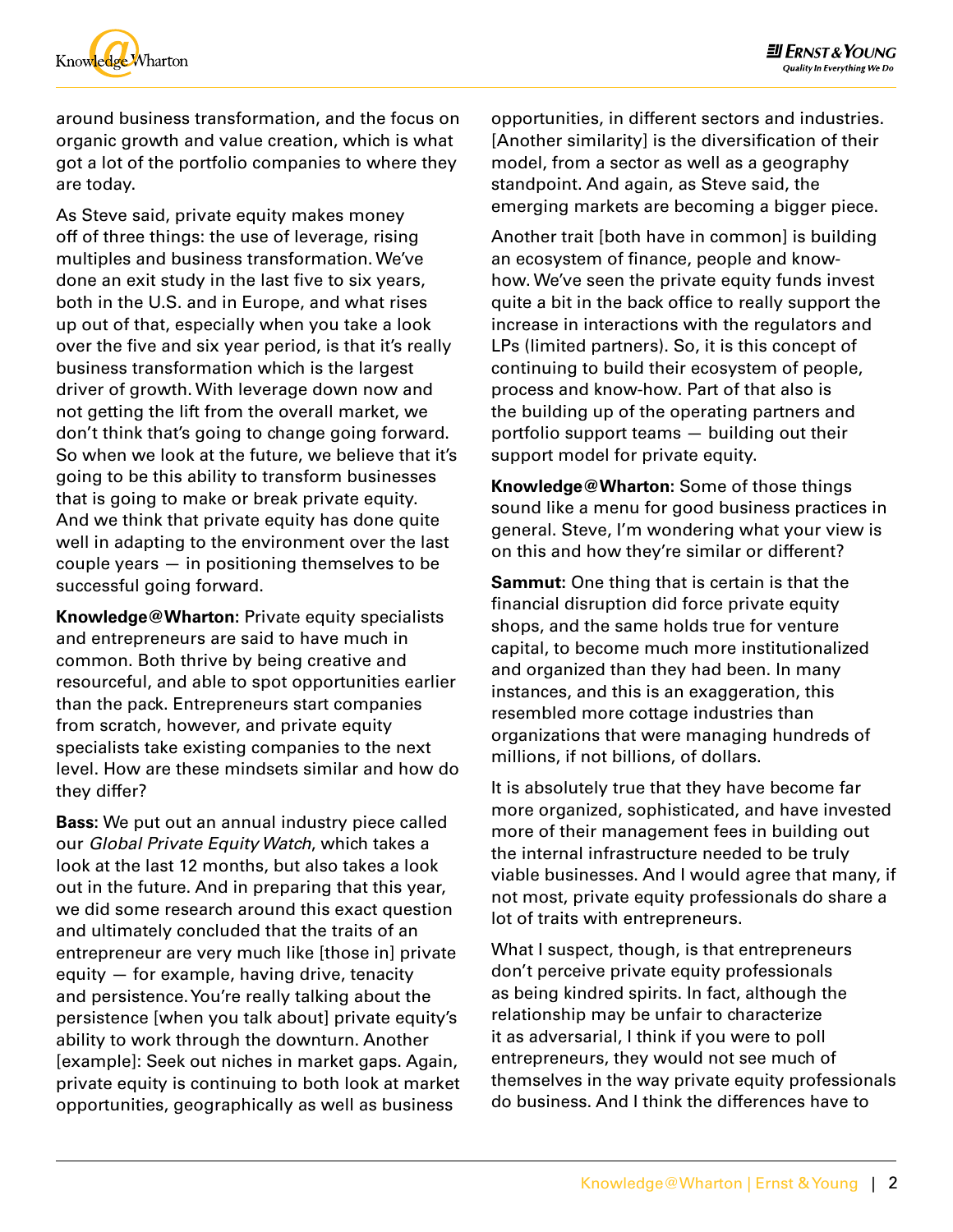

be that these days the PE professionals have to operate with a level of precision, persistence of course, but with a level of precision and sense of reorganization that the entrepreneurs generally don't see. There's also, I think, very a substantial difference in the way they would perceive the role of control in companies. We could probably talk about this for an hour or more. But yes, in terms of academic literature and the classic characteristics of entrepreneurs, I think you would find them in PE professionals. But I'm not sure the twain shall meet.

**Knowledge@Wharton:** Many emerging markets are expected to grow at twice the rate of developed markets over the next 30 years. Everyone's familiar with those kinds of statistics, thanks to young populations, a growing middle class with disposable income — all the usual reasons. Where will the best opportunities lie though, not just with the BRIC [Brazil, Russia, India and China] countries, which people are very familiar with and expecting great things from, but also in the group behind that, the frontier group of markets — like Africa or countries like Turkey, Indonesia, Vietnam, South Africa, Mexico, Chile and Peru?

**Sammut:** All of the above. There has been very significant growth beyond the bricks in private equity. Africa as a continent alone. Heretofore, when we thought Africa we thought South Africa, and that is no longer the case. There are at least 50 viable, meaningfully sized private equity funds operating in Africa right now, throughout the continent. Kenya, Nigeria, Tunisia, Egypt and South Africa are enjoying a great deal of it, but it's fairly widely disseminated and I think that growth will continue. There's certainly a lot of positive mindset. Funds are springing up in Turkey and Indonesia and Vietnam. The latter two, particularly Vietnam, would not have been really on anyone's radar screen five years ago. And you've mentioned Peru and Columbia. There is a proliferation of funds in both of those countries.

What's driving it? As you say, the expansion of the middle class, but what is really going on is

that many of the companies in those markets, in efforts to expand their markets and become globalized, need additional capital. And traditional sources of capital like banks simply aren't there to meet the need, creating an opportunity for private equity funds and a willingness by entrepreneurs and by the business owners to think differently about what their relationship to a source of capital will be.

So yes, it's the macro environment that's driving it all, but it's also the realization by the entrepreneurs that they have to do business differently and seek capital in alternative ways, and it's allowing the PE funds to step in.

**Bass:** I agree. We expect to continue to see growth in the BRICSs, the emerging markets as well as the frontier markets. At the end of the day what we're looking at here is a diversification strategy for each of the larger PE funds around investing in the countries with higher GDPs. And, ultimately, that can translate into higher returns and incorporating that into their investment strategy along with more mature markets. So, we would expect to see continued investment in both the emerging as well as the frontier markets. And all the markets that Steve mentioned are on the radar of many of the private equity firms.

I would also agree 100% with the concept of entrepreneurship. Having just been down in Brazil for a week, most of the private equity transactions in the market are not the typical LBO (leveraged buy-out) model. They essentially are private equity teaming with entrepreneurs, making minority investments, less than 50% investments, and teaming with the entrepreneur to drive growth. So, it's really around helping the entrepreneur grow the company and position it for success. A lot of the things that Steve said I agree with and I'd expect both the frontier markets to increase in importance to private equity as we move forward.

**Knowledge@Wharton:** Would each of you name a couple of sectors that you think would be particularly interesting in different regions?